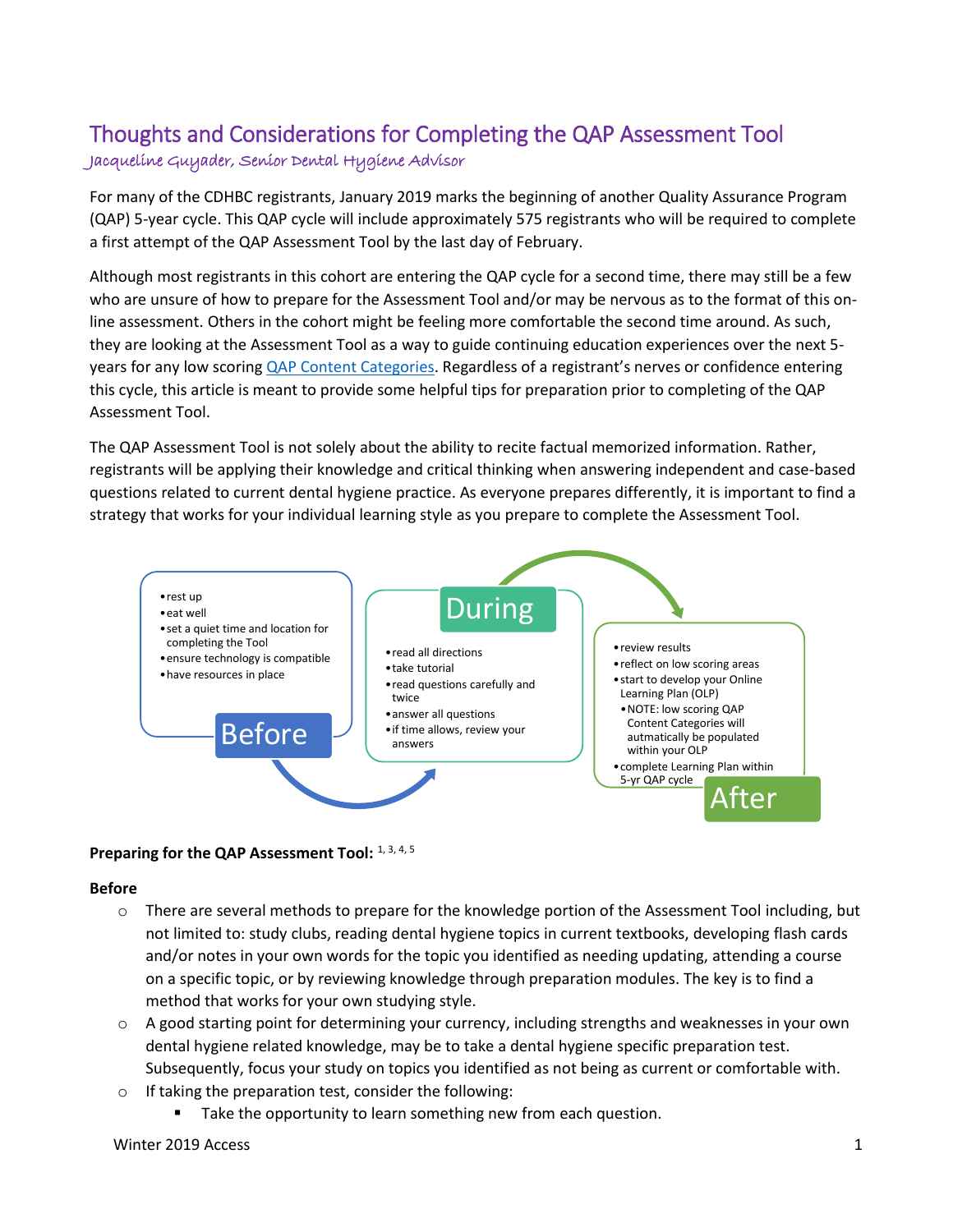- Try to identify the concept or principle being discussed in each question (e.g., is it a component of the ADPIE Process of Care? Does it relate to human needs? Is it asking for a rationale for a dental hygiene intervention? etc.).
- Analyze all components in a case study and discriminate between relevant information for each question related to the case study.
- Reflect on incorrect answers, and plan for additional learning in these identified areas.
- o When preparing for the QAP Assessment Tool, it may be beneficial to review topics in multiple short segments; this may help with retention of information rather than cramming a large amount of information into one long session.
- o Read the QAP Quick Tips [in the QAP Information Guide](http://www.cdhbc.com/Documents/CDHBC-QAP-Info-Guide.aspx) (starting on page 23) for information on how to navigate the Tool.
- o Get plenty of rest prior to taking the Assessment Tool as this helps with concentration.
- o Ensure you have a quiet place to complete the Assessment Tool with no distractions for at least a 3 hour duration.
- o Have your resources in place, as this is an open book Assessment.
	- o **Note:** The 2019 QAP Assessment Tool has not yet incorporated the 2018 AAP Classification system. If required, use the 2014 updates to the 1999 AAP Classification system.

# **During**

- o Read the directions carefully.
- o Take the 6-question "Tutorial" prior to beginning the Assessment Tool.
- $\circ$  Ensure you have answered all questions prior to submitting your Assessment Tool.

# **After**

- o Once you have submitted your completed Assessment Tool, **you will be provided with 30 minutes to review your results.** This is the only time you will be able to view any questions that were not answered correctly.
- $\circ$  Take notes on the subject areas and general topics that were difficult for you, as this is where you should focus some of your learning over the next 5-year QAP cycle. Remember, you are not allowed to reproduce or copy questions you had incorrect.
- o Complete the QAP Assessment Tool Survey: this survey provides valuable feedback to the College as we continue to evaluate and improve our processes.
- o Begin to develop a learning plan to address identified QAP Content Categories that are populated within your Online Learning Plan (OLP). Low scoring areas will automatically be populated within your OLP in the form of QAP Content Categories.

# **QAP Assessment Tool Question Format:** 3, 4, 5, 6

The questions on the QAP Assessment Tool are in a multiple-choice format. For consistency with terminology, the question is referred to as the *stem*, while the answer choices are referred to as *distractors*. There are usually 4 distractors for each question.

Multiple choice questions may be written in several formats. Becoming familiar with these formats prior to completing the Assessment Tool will assist you as you analyze each question. To become familiar with multiple choice item formats, descriptions of formats are provided below. Each multiple-choice item format is followed by an example of how the item format might appear in a question.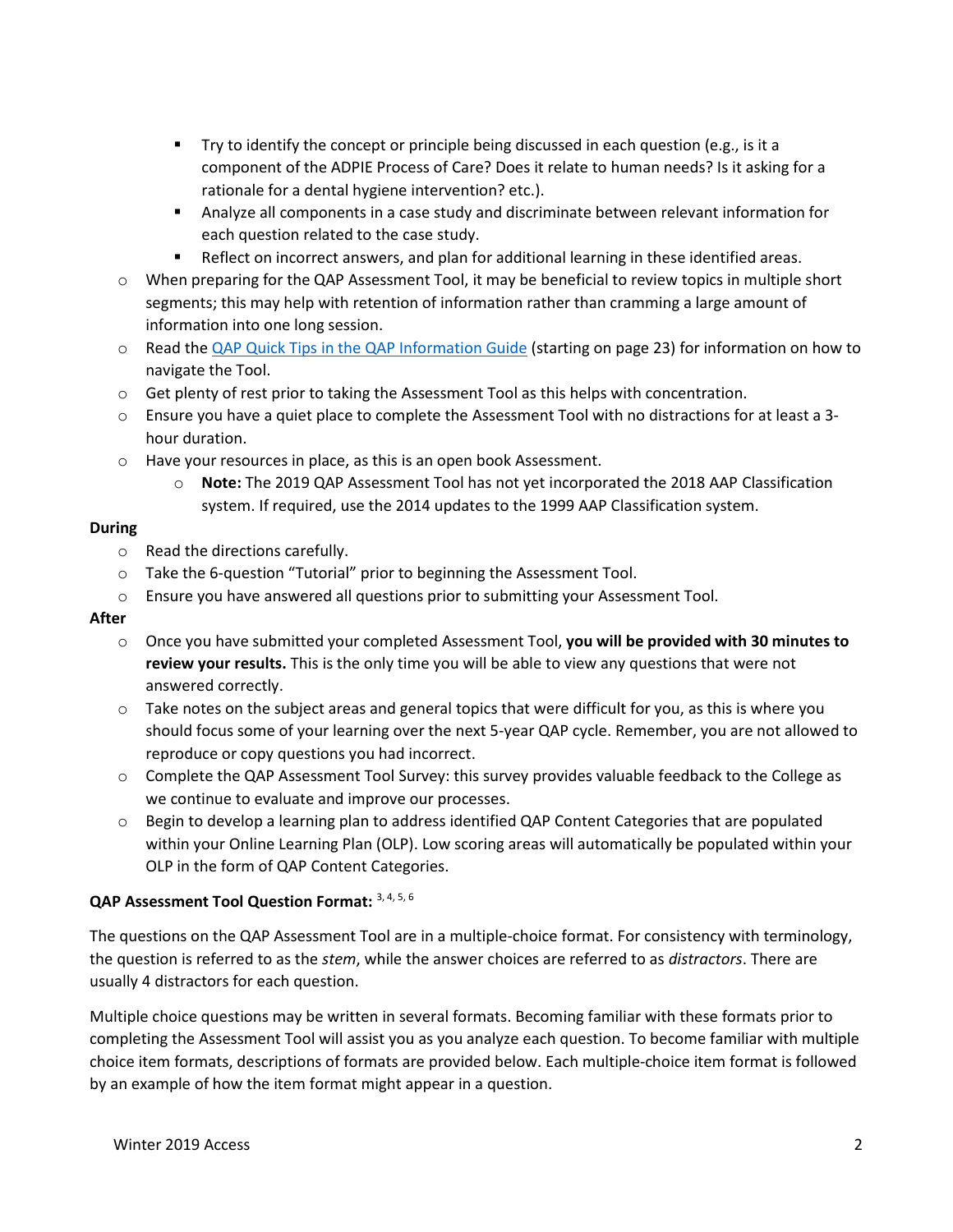**Complete sentence:** This is a stand-alone question ending with a question mark. The question will articulate a problem, with the answer choice being found in the list of distractors.

When should the dental hygienist don exam gloves?

- a. Prior to going intra-oral
- b. Before donning the face mask
- c. Once the client is seated
- d. Prior to taking blood pressure

**Incomplete sentence:** The stem will be comprised of the beginning of a concept or thought. You will be required to complete the sentence by choosing the correct distractor.

The final target site for the inferior alveolar nerve block local anesthetic injection is the:

- a. Retro molar pad
- b. Mandibular foramen
- c. Lateral side of the pterygomandibular raphe
- d. Mental foramen

**Negative format:** This type of question is looking for what is false. Common words incorporated would include: "not", "except", "never" or "least".

Bitewing radiographs are indicated for viewing all of the following **EXCEPT**:

- a. The height of alveolar bone
- b. The anatomical crown
- c. Interproximal decay
- d. Apical defects

**Paired True-False questions:** The stem consists of two sentences. You are asked to determine which sentence, if any, is true or false:

Nonsteroidal anti-inflammatory drugs (NSAIDS) can increase the antihypertensive effects of diuretics and decrease the effects of digoxin.

- a. Both statements are TRUE
- b. Both statements are FALSE
- c. The first statement is TRUE and the second statement is FALSE
- d. The first statement is FALSE and the second statement is TRUE

**Cause and Effect questions:** The stem will include a statement and a rationale. The statement tries to link a cause and effect relationship with the word "because". Read the statement to determine if it is true or false, and then make a determination of the cause and effect being related or not.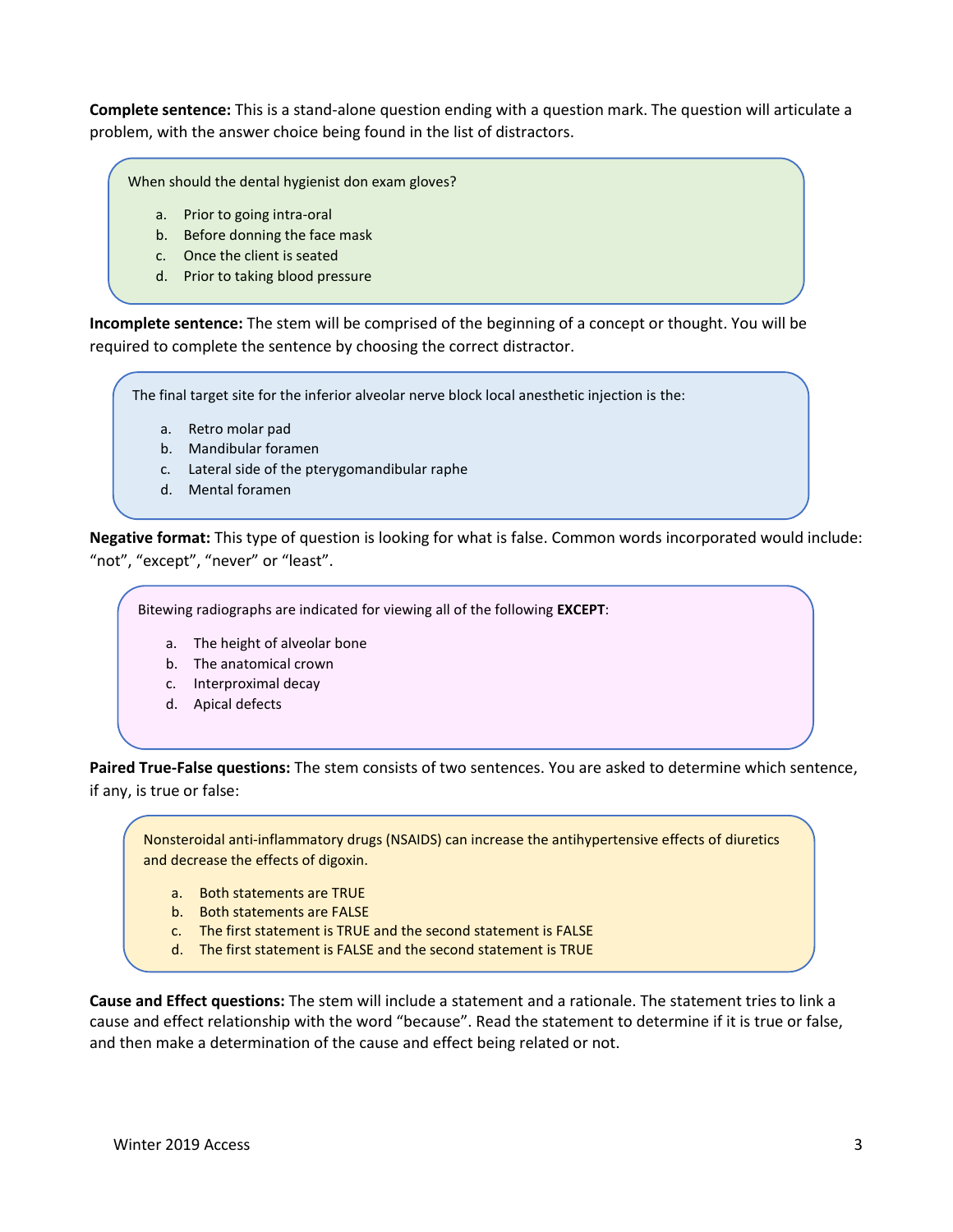A client taking antihypertensive medications, who has been supine in the chair for the full appointment, should be positioned slowly to an upright position because of the possible sedation effects.

- a. Both the statement and the rationale are correct and related.
- b. Both the statement and the rationale are correct but are NOT related.
- c. The statement is correct, but the rationale is NOT.
- d. The statement is NOT correct, but the rationale is correct.

e. NEITHER the statement NOR the rationale is correct.

**Case-based question:** Describes a dental hygiene practice scenario followed by one or several multiple-choice questions related to the identified case.

**Client Profile:** Carl, a 27-year-old male

**Chief Concerns:** "gums on the bottom front teeth are puffy and bleed"

**Dental Health History:** Presents for his first dental hygiene appointment (last dental hygiene appointment was 6-7 years ago).

**Social history:** Carl works as a construction site apprentice electrician. He is working long hours to pay for his next term at community college for the next level of his electrician course. He lives with two roommates who he works with. When questioned he shares that they work long hours, so meals consist of fast food and what can be purchased at convenient stores. He shared that quite often in the evenings and on weekends, with his roommates, they consume a lot of beer, soda, potato chips and "Milk Duds" while gaming for hours.

**Assessment Information:** There were no significant medical findings on Car's medical history with the exception that he smokes approximately ½ a pack of cigarettes a day, and occasionally smokes marijuana with his friends. He admits he would like to quit. His periodontal assessments indicate moderate generalized gingivitis characterized by slightly enlarged, soft, edematous marginal gingiva with sulcus depths of 1-4mm with an increase to severe edematous marginal gingiva in sextant 5 with 3-5 mm pockets. The radiographs show slight horizontal bone loss in sextant 5. There is no other visible radiographic bone loss. Carl has moderate soft deposit accumulation on the cervical 1/3 of the teeth (facial & lingual), minimal sub-gingival calculus, and heavy supra-gingival calculus lingual of sextant 5. During the dental exam, 4 interproximal carious lesions in the maxillary molar region were diagnosed by the dentist.

- 1. Which strategy will involve Carl and assist him in moving closer towards his smoking cessation goal?
	- a. Maslow's hierarchy of needs
	- b. Transtheoretical Model
	- c. Ask closed ended questions
	- d. Motivational Interviewing
- 2. All of the following interventions would be aimed at reducing Carl's caries risk **EXCEPT**:
	- a. Use of a dentifrice with potassium nitrate
	- b. Eating hard cheese or almonds after snacking
	- c. Application of 5% Fluoride varnish at dental hygiene appointments
	- d. Book with dentist for restorations in areas of caries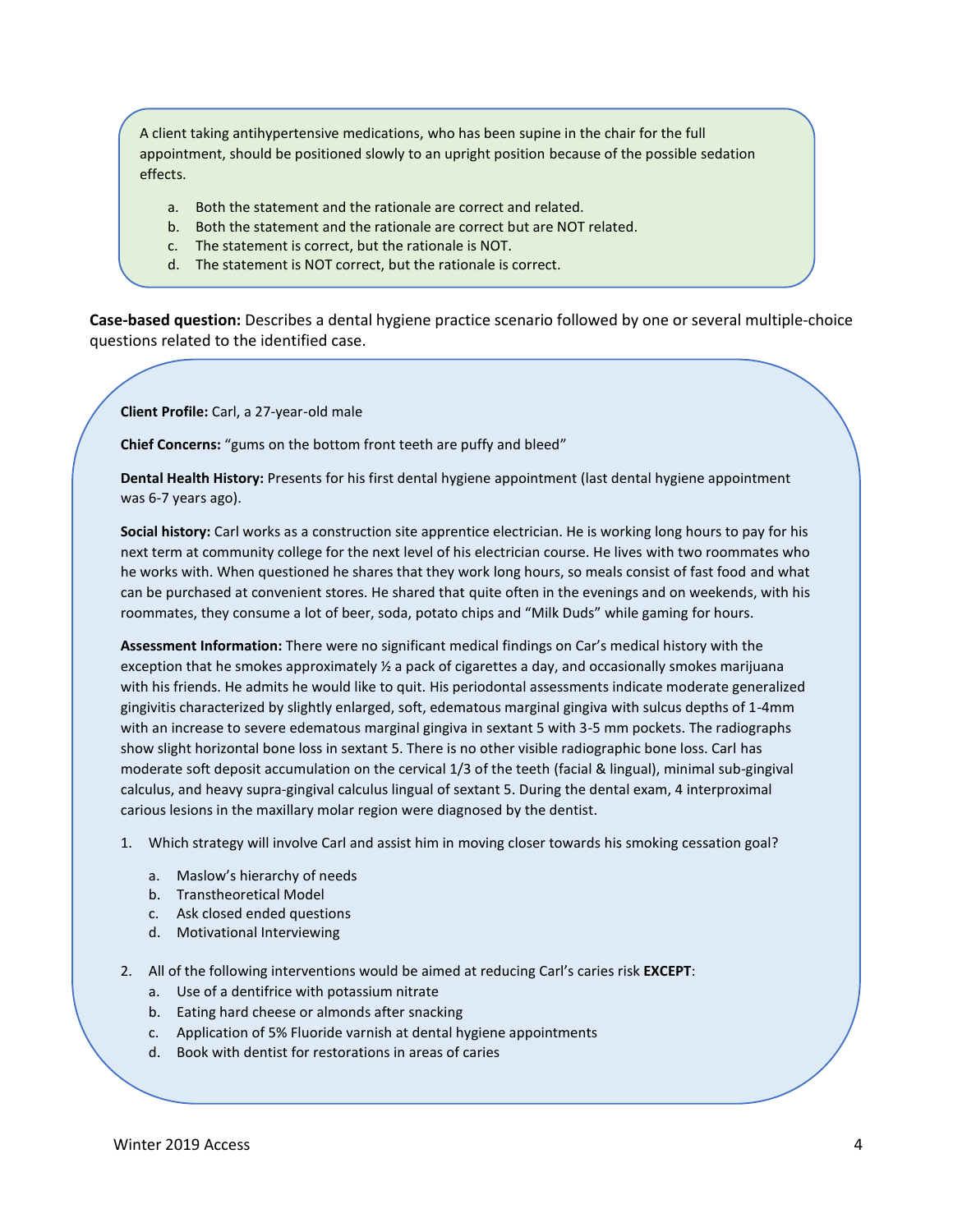## **Considerations when answering questions on the Assessment Tool:**2, 3, 4, 5, 6

- Read each question carefully:
	- o Read the full question prior to reviewing the answers
	- o Identify key words in the stem to determine what is being asked
	- o Answer the question in your head prior to looking at the choices
	- o Read each of the answer options carefully
	- o Eliminate any incorrect answers
	- o Select the **best** answer for the question
- If a case-based question, review all the resources included for the case: for example, attached radiographs or photos.
- If a question is posing difficulties, bookmark it with the star icon and come back to it once you have answered all other questions.



## **Working with Technology:**1,

- Ensure your internet browser supports the QAP Tool (i.e., Google Chrome).
- Ensure you have secure internet access if using Wi-Fi. Wi-Fi hotspots are not recommended as they lack security encryption. For home Wi-Fi, creating a unique password for your router makes it more secure.
- High-speed internet is highly recommended; dial-up connections are not recommended as the upload times are very slow.
- Make sure you complete the Assessment Tool on a desk-top or lap-top computer. The technologies are not supported on iPhone, android phone, or tablet/iPad.

Being prepared to complete the QAP Assessment Tool is multifactorial. Knowledge related to current dental hygiene practice is important, however there are other components to consider. Becoming familiar with navigating the technology when completing a computer-based Assessment, as well as understanding the format of



multiple-choice items, are steps worth considering. Taking time in advance to determine and understand any of these areas where you may not be feeling comfortable may lead to less anxiety and more confidence when completing the Tool.